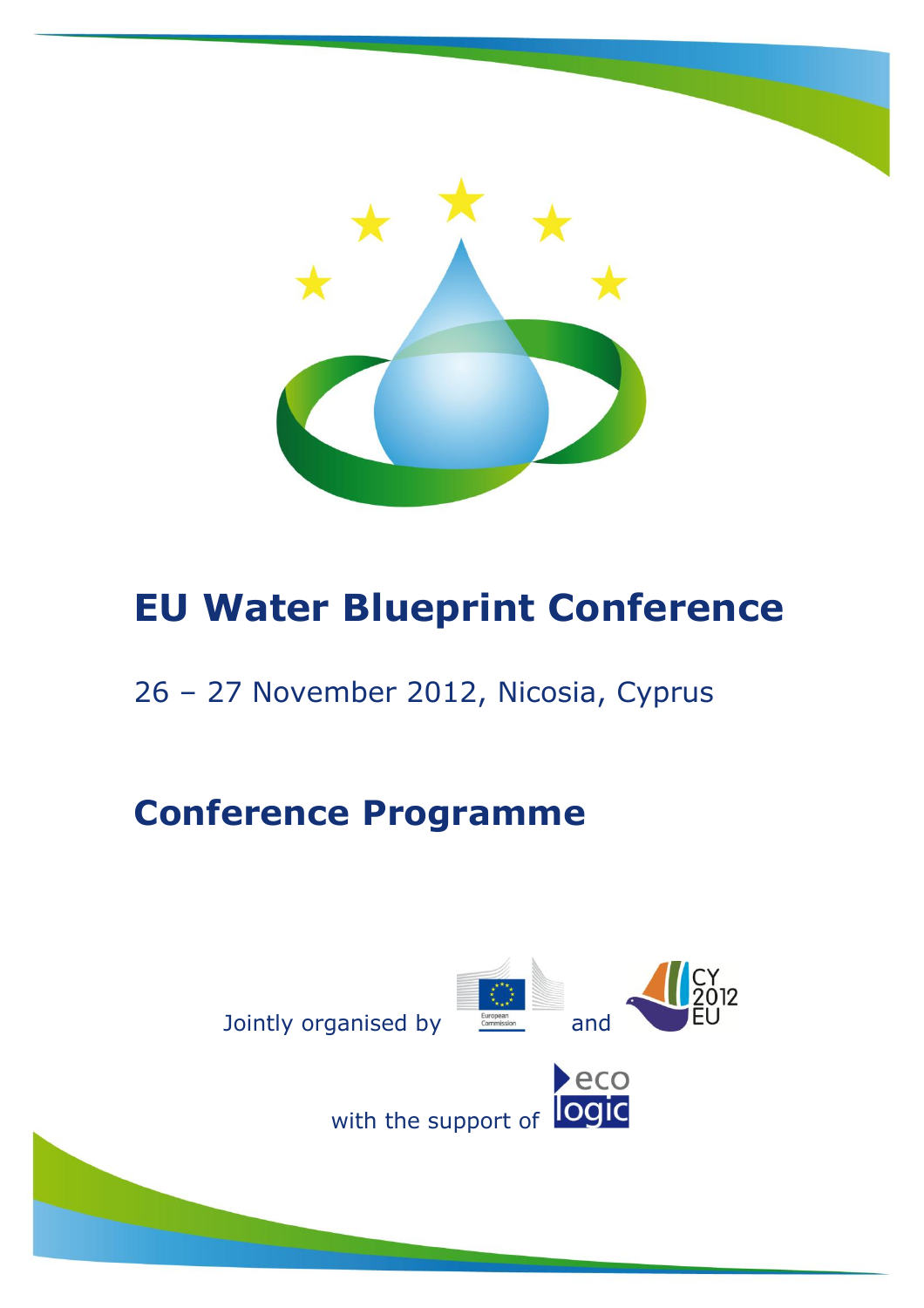

26 - 27 November 2012, Nicosia, Cyprus

The EU Water Blueprint Conference is jointly organised by the European Commission and the Cyprus Presidency.

The conference will take place in the "Filoxenia" Conference Center (FCC) in Nicosia on 26 -27 November 2012. For more information, please visit: [http://www.euwaterblueprintconference.eu/.](http://www.euwaterblueprintconference.eu/)

The EU Water Blueprint Conference aims to serve as a platform for consultation and debate between stakeholders, Member States and the European Commission on the implementation of the policy proposals of the Blueprint to Safeguard Europe's Water Resources. The Blueprint will be published in the form of a European Commission Communication in November 2012.

The event is planned for a maximum of 250 participants, and a live webcast will be available on the conference website.

Content related queries:

**Eleftheria Kampa**, Senior Fellow [Eleftheria.kampa@ecologic.eu](mailto:Eleftheria.kampa@ecologic.eu)

Logistical related queries:

**Chiara Mazzetti**, Head of the Events Unit [euwaterblueprint@ecologic-events.eu](mailto:euwaterblueprint@ecologic-events.eu) Tel: 0049 (0)30 86 880 139 Mobile: (26 – 27 November only): 00357 97850921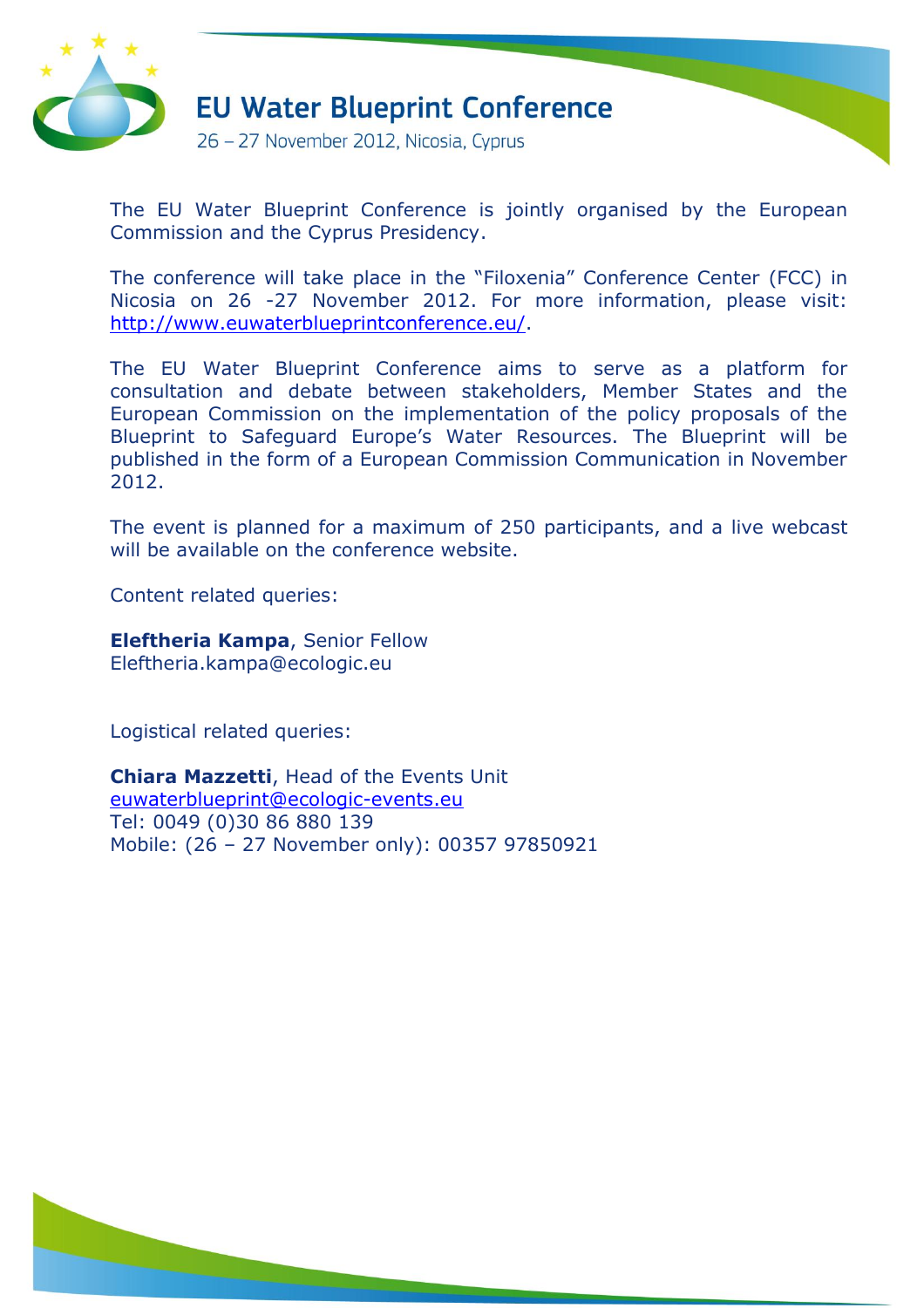

26 - 27 November 2012, Nicosia, Cyprus

| <b>Time</b>                                                                                                                                                                                                                                                            | Day 1 - Monday 26 November 2012                                                                                                                                                                                                                                                                                                                                                                                 |  |
|------------------------------------------------------------------------------------------------------------------------------------------------------------------------------------------------------------------------------------------------------------------------|-----------------------------------------------------------------------------------------------------------------------------------------------------------------------------------------------------------------------------------------------------------------------------------------------------------------------------------------------------------------------------------------------------------------|--|
| $08.30 - 09.30$                                                                                                                                                                                                                                                        | <b>Registration</b>                                                                                                                                                                                                                                                                                                                                                                                             |  |
| <b>SESSION I: WELCOME &amp; OPENING</b>                                                                                                                                                                                                                                |                                                                                                                                                                                                                                                                                                                                                                                                                 |  |
|                                                                                                                                                                                                                                                                        | (Chair: Sofoclis Aletraris, Minister of Agriculture, Natural Resources and Environment of Cyprus)                                                                                                                                                                                                                                                                                                               |  |
| $09.30 - 09.40$                                                                                                                                                                                                                                                        | <b>Welcome by the Cyprus Presidency</b><br>Sofoclis Aletraris, Minister of Agriculture, Natural Resources and Environment of Cyprus                                                                                                                                                                                                                                                                             |  |
| $09:40 - 10:00$                                                                                                                                                                                                                                                        | Presentation of the Blueprint Recommendations by the European Commission<br>Janez Potočnik, Commissioner for the Environment, European Commission                                                                                                                                                                                                                                                               |  |
| $10:00 - 10.20$                                                                                                                                                                                                                                                        | Presentation of the Assessment of the River Basin Management Plans<br>Peter Gammeltoft, Head of Unit, Environment Directorate General                                                                                                                                                                                                                                                                           |  |
| $10:20 - 10:30$                                                                                                                                                                                                                                                        | <b>Discussion with the audience</b>                                                                                                                                                                                                                                                                                                                                                                             |  |
| $10:30 - 11.00$                                                                                                                                                                                                                                                        | <b>Coffee Break</b>                                                                                                                                                                                                                                                                                                                                                                                             |  |
| $10:30 - 11:00$<br><b>BRIEFING ROOM 3-4, CYPRESS Media Centre</b><br><b>Press Conference with</b><br>Janez Potočnik, Commissioner for the Environment, European Commission<br>Sofoclis Aletraris, Minister of Agriculture, Natural Resources and Environment of Cyprus |                                                                                                                                                                                                                                                                                                                                                                                                                 |  |
| SESSION II: LAND USE AND ECOLOGICAL STATUS VULNERABILITY<br>(Chair: David Wiberg, Research Scholar, International Institute for Applied Systems Analysis (IIASA))                                                                                                      |                                                                                                                                                                                                                                                                                                                                                                                                                 |  |
| $11.00 - 11.10$                                                                                                                                                                                                                                                        | <b>Introductory presentation</b><br>Marta Moren Abat, Policy Officer, Environment Directorate General                                                                                                                                                                                                                                                                                                           |  |
| $11.10 - 11.50$                                                                                                                                                                                                                                                        | <b>Panel discussion</b><br>Irene Lucius, CEE Head of Policy and Green Economy, WWF Danube-Carpathian<br>Programme<br>Alistair Maltby, Director - North, The Rivers Trust<br>Markus Simoner, Team leader Infrastructure Development, EU Danube Region Strategy<br>- Inland Waterway Transport, via donau<br>Xavier Ursat, Deputy Vice President Hydro Generation and Engineering, Electricité de<br>France (EDF) |  |
| $11.50 - 12.30$                                                                                                                                                                                                                                                        | <b>Discussion with the audience</b>                                                                                                                                                                                                                                                                                                                                                                             |  |
| $12.30 - 14.00$                                                                                                                                                                                                                                                        | <b>Buffet Lunch</b>                                                                                                                                                                                                                                                                                                                                                                                             |  |
| <b>SESSION III: TACKLING WATER POLLUTION - WATER INFRASTRUCTURE</b>                                                                                                                                                                                                    |                                                                                                                                                                                                                                                                                                                                                                                                                 |  |
| (Chair: Stephan Müller, Water Director, Switzerland)                                                                                                                                                                                                                   |                                                                                                                                                                                                                                                                                                                                                                                                                 |  |
| $14.00 - 14.10$                                                                                                                                                                                                                                                        | <b>Introductory presentation</b>                                                                                                                                                                                                                                                                                                                                                                                |  |

Henriette Faergemann, Policy Officer, Environment Directorate General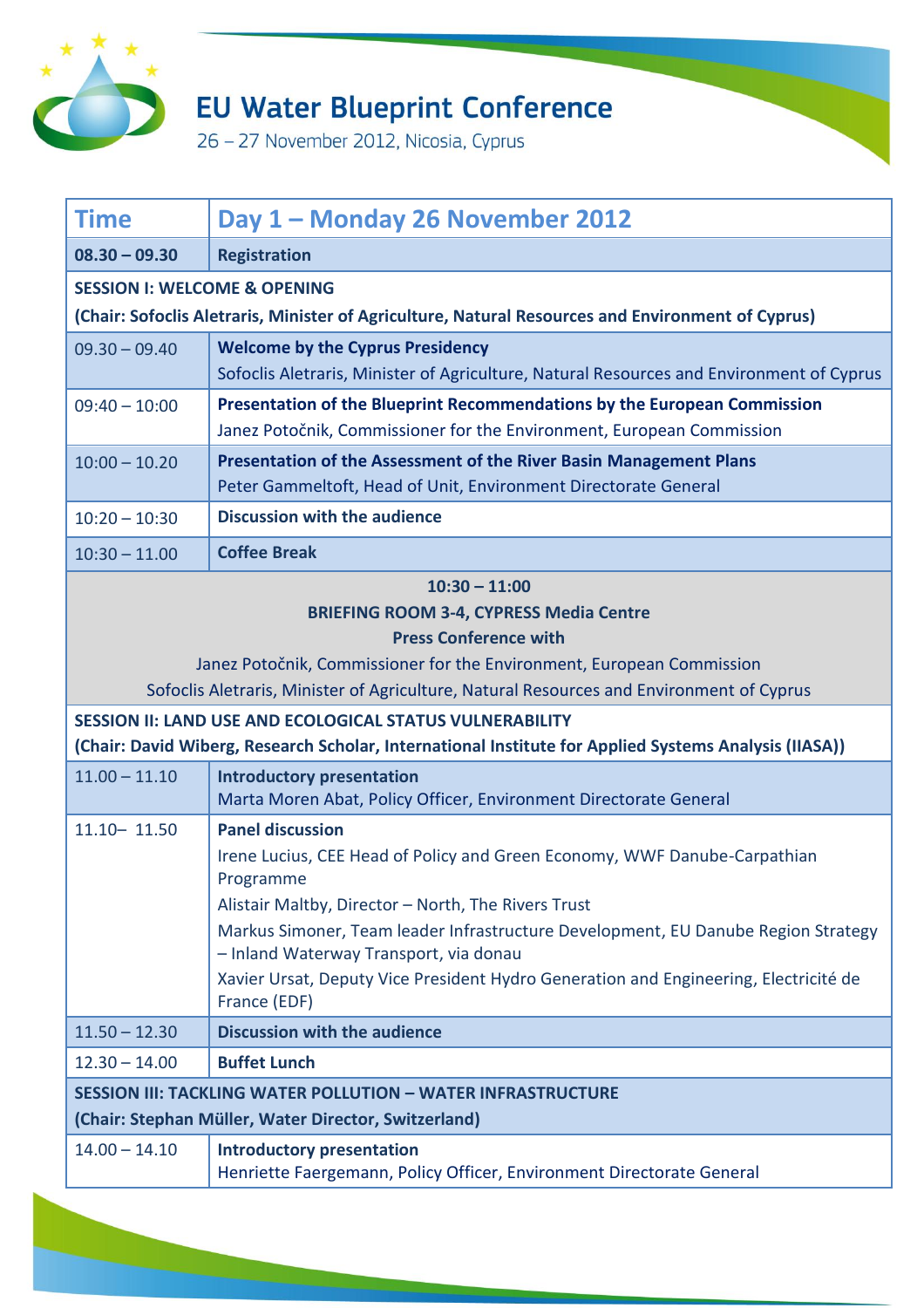

26 - 27 November 2012, Nicosia, Cyprus

| <b>Time</b>                                                                                                                                                         | Day 1 - Monday 26 November 2012                                                                                                                                                                                                                                                                                                                                                                        |  |
|---------------------------------------------------------------------------------------------------------------------------------------------------------------------|--------------------------------------------------------------------------------------------------------------------------------------------------------------------------------------------------------------------------------------------------------------------------------------------------------------------------------------------------------------------------------------------------------|--|
| $14.10 - 14.50$                                                                                                                                                     | <b>Panel discussion</b><br>Almut Bonhage, Secretary General, European Federation of National Association of<br><b>Water Services (EUREAU)</b><br>Gheorghe Constantin, Water Director, Romania<br>Ann Dierckx, Environmental Policy Manager, European Chemical Industry Council<br>(CEFIC)<br>Niels Peter Nørring, Director, Environment & Energy Division, Danish Agriculture &<br><b>Food Council</b> |  |
| $14.50 - 15.30$                                                                                                                                                     | <b>Discussion with the audience</b>                                                                                                                                                                                                                                                                                                                                                                    |  |
| $15.30 - 16.00$                                                                                                                                                     | <b>Coffee Break</b>                                                                                                                                                                                                                                                                                                                                                                                    |  |
| SESSION IV: EU WATER EFFICIENCY: ACCOUNTING, ALLOCATING, USING, RECOVERYING COSTS<br>(Chair: Beate Werner, Water - Head of Group, European Environment Agency (EEA) |                                                                                                                                                                                                                                                                                                                                                                                                        |  |
| $16.00 - 16.10$                                                                                                                                                     | <b>Introductory presentation</b><br>Jacques Delsalle, Policy Officer, Environment Directorate General                                                                                                                                                                                                                                                                                                  |  |
| $16.10 - 16.50$                                                                                                                                                     | <b>Panel discussion</b><br>Werner Heinzelmann, Head of intellectual property, Hansgrohe SE<br>Kyriakos Kyrou, Water Director, Cyprus<br>Conchita Marcuello, Technical-Scientific Programme Coordinator, Centro de Estudios y<br>Experimentación de Obras Públicas (CEDEX)<br>David Zetland, Senior Water Economist, Wageningen University                                                              |  |
| $16.50 - 17.30$                                                                                                                                                     | <b>Discussion with the audience</b>                                                                                                                                                                                                                                                                                                                                                                    |  |
| 17.30                                                                                                                                                               | <b>End of Day 1</b>                                                                                                                                                                                                                                                                                                                                                                                    |  |
| 20:00                                                                                                                                                               | <b>Reception</b>                                                                                                                                                                                                                                                                                                                                                                                       |  |

| <b>Time</b>                                                                                                                                                               | Day 2 – Tuesday 27 November 2012                                                                                                                                                  |  |
|---------------------------------------------------------------------------------------------------------------------------------------------------------------------------|-----------------------------------------------------------------------------------------------------------------------------------------------------------------------------------|--|
| <b>SESSION V: GLOBAL ASPECTS</b><br>(Chair: Gustaaf Borchardt, Director, Directorate D: Water, Marine Environment & Chemicals,<br><b>Environment Directorate General)</b> |                                                                                                                                                                                   |  |
| $09:00 - 09:15$                                                                                                                                                           | Global water/energy/food nexus                                                                                                                                                    |  |
|                                                                                                                                                                           | Fritz Holzwarth, Water Director, Germany                                                                                                                                          |  |
| $09:15 - 09:30$                                                                                                                                                           | Water - The blue gold of the 21 <sup>st</sup> century<br>Fritz Barth, Senior Advisor at the Environment, Climate and Energy Group, United<br>Nations Development Programme (UNDP) |  |
| $09:30 - 10:00$                                                                                                                                                           | <b>Discussion with audience</b>                                                                                                                                                   |  |